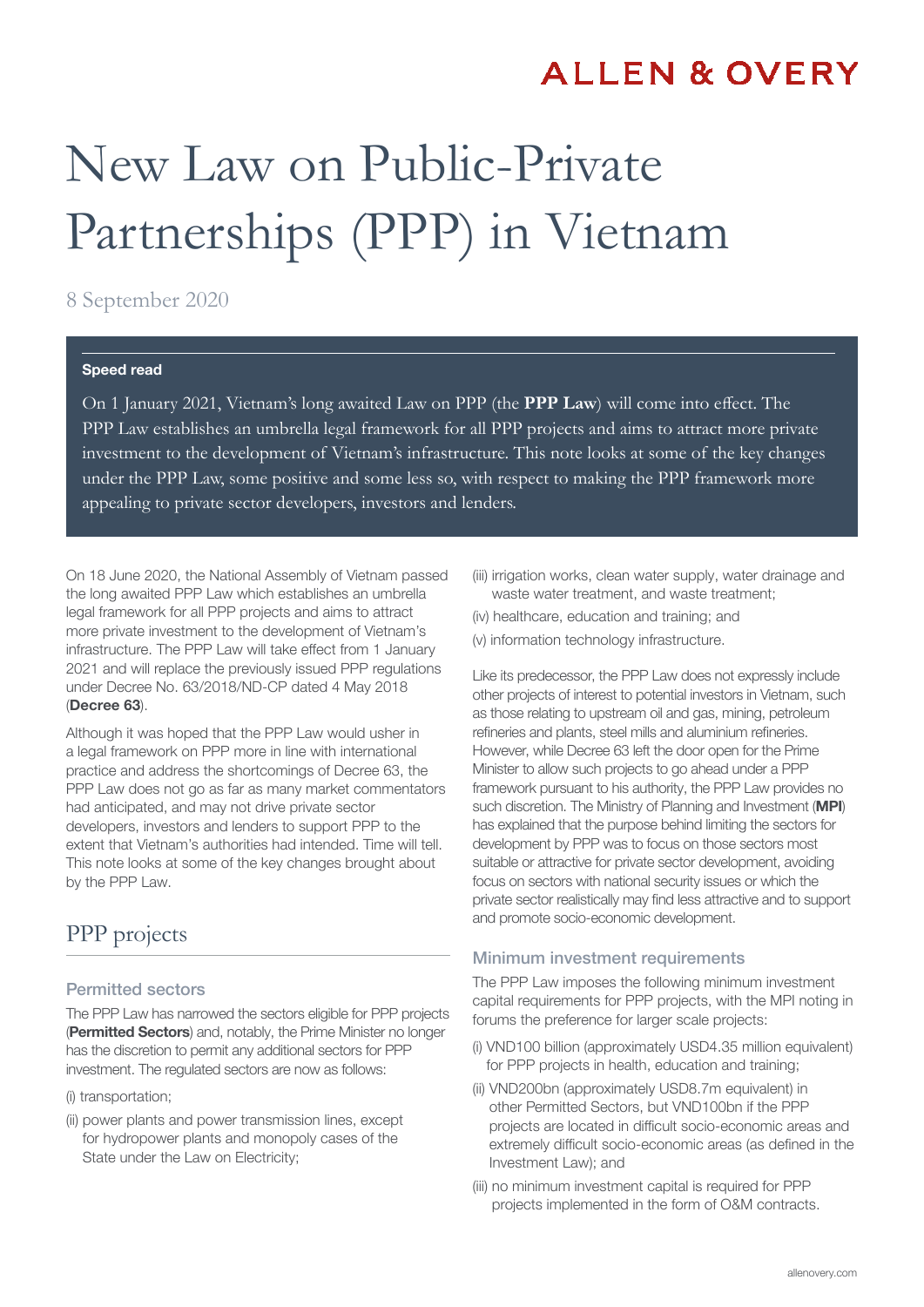

While Decree 63 categorises PPP projects by way of national importance, the PPP Law aligns with the approach adopted by the Investment Law and classifies PPP projects by the governmental authority charged with approval power over the project: (i) the National Assembly, (ii) the Prime Minister, (iii) the relevant Ministries and other central agencies, or (iv) the Provincial People's Council. Such appropriate approval authority is determined based on PPP project factors such as size of capital investment, potential environmental impact, location, sources of the investment capital, likely impact on the surrounding community and the specific industry sector into which the project falls.

## PPP investment models

In line with international practice, the PPP Law no longer recognises the build-transfer model (BT) of PPP investment under which investors could recover their investment by exchanging the BT project for land use rights to be used for other projects. All BT projects that have not been approved and issued with an approval in-principle of the investment plan (the AIP) shall be stopped as from 15 August 2020 and no new BT project shall be considered going forward.

As a result, there are now seven types of permitted PPP investment models:

- (i) Build Operate Transfer (BOT);
- (ii) Build Transfer Operate (BTO);
- (iii) Build Own Operate (BOO);
- (iv) Operate Manage (O&M);
- (v) Build Transfer Lease (BTL);
- (vi) Build Lease Transfer (BLT); and
- (vii) mixed contracts combining (a) BOT, BTO, BOO or O&M and (b) BTL or BLT.

## The process for implementing PPP projects

The PPP Law sets out the following steps, including detailed guidance in relation to each, for the implementation of a PPP project.

- 1. Formulation, evaluation of the pre-feasibility study report, and AIP.
- 2. Formulation, evaluation and approval of the feasibility study report, approval of the PPP project and announcement of the PPP project.
- 3. Selection of investor(s).
- 4. Establishment of the project company and signing of the PPP contract.
- 5. Commencement of implementation of the PPP contract (including both construction and operation).

Note that for PPP projects using high tech (per the list of high tech prioritised for investment and development under the regulations on high tech<sup>1</sup>) or new technology, the implementation process varies slightly in that the investor shall be selected before formulation, evaluation and approval of the feasibility study report, and approval of the PPP project.

## PPP contract template

Similar to Decree 63, the new PPP Law requires that a PPP contract must have certain fundamental terms and conditions in accordance with a standard form contract to be provided by the Government for each PPP investment model **(Template Contracts)**. Template Contracts are expected to be provided under a separate implementing decree. To date, the only official template contracts which exist are the power purchase agreements for renewable energy projects which are regarded by many industry commentators as vague in their terms and not bankable. Hence, it remains to be seen how well developed the Template Contracts will be and the extent to which their content will be negotiable.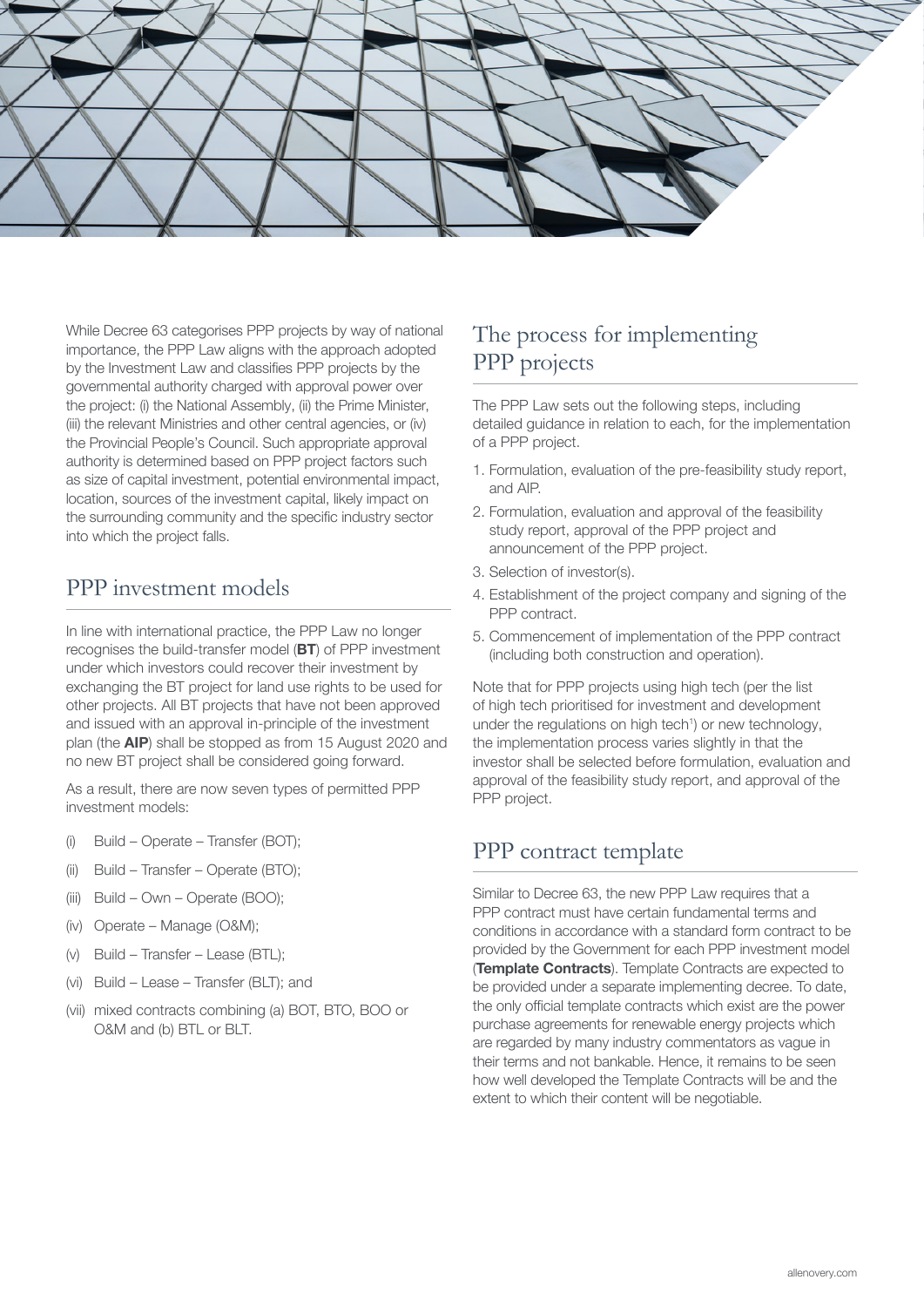## Private sector investment capital

Under the PPP Law, the equity capital contribution of the private investors in a PPP project must be at least 15% of total investment capital. Any capital contribution from the State is not counted toward investment capital for the purpose of determining the equity capital to be contributed by private investors. These requirements are more relaxed than those under Decree 63 which required an equity capital contribution of at least 20% of total investment capital for PPP projects with investment capital of up to VND1,500bn (USD64.7m equivalent) plus at least 10% of the portion of any investment capital exceeding VND1,500bn.

Unlike its predecessor, the PPP Law provides a timeframe for capital contribution to a project company. The investor(s) and the project company shall be responsible for contributing equity and raising loans and other capital sources to implement the PPP project within 12 months from the signing of the PPP contract. This period can be extended to a maximum of 18 months for projects with an AIP issued by the National Assembly or the Prime Minister. However, the PPP Law is still silent on whether the required equity capital can be contributed in stages or in an agreed debt to equity ratio with loans over the construction period. This aspect is expected to be addressed in the forthcoming implementing and guiding regulations on the PPP Law.

Similar to Decree 63, the PPP Law is also silent on the use of sponsor subordinated loans or equity bridge loans as well as raising financing through the issuance of preference or other types of shares. Thus, questions in relation to their use remain unanswered, although they have been widely used for the funding of Vietnamese projects (particularly for power and major plant projects). Nonetheless, it is now expressly permitted for a project company to issue corporate bonds (excluding convertible bonds and bonds with warrants) in accordance with the following conditions:

- (i) the bond proceeds shall not exceed the loan capital stipulated in the PPP contract;
- (ii) the bond proceeds shall only be used to (a) implement the PPP project or (b) restructure the existing loans of the project company; and
- (iii) the project company must open an escrow account to receive the bond proceeds and disbursement of the bond proceeds shall only be for the permitted uses in item (ii) above.

### Government support

As with Decree 63, Government support can come in many forms and the PPP Law sets out the following permitted uses for State capital contribution to a PPP project:

- (i) support for the construction of works and infrastructure systems for a PPP project;
- (ii) payment for land clearance, compensation and resettlement, and support of the construction of temporary works;
- (iii) payment to the project company for providing public products and services (eg, by way of a tariff payment under a PPP concession contract);
- (iv) payment for revenue support in the event of revenue reduction;
- (v) expenses of the different State authorities in signing the project contracts, preparing, pre-feasibility study report and feasibility study report, and their other obligations in implementing a PPP project (i.e., those obligations stemming from the "process to implementing a PPP project"); and
- (vi) expenses of the appraisal committee for evaluating the pre-feasibility study report and feasibility study report.

State capital contribution is limited to no more than 50% of the total investment capital for permitted uses (i) and (ii) above. For projects with multiple component projects, including PPP component projects, the State capital contribution ratio will be determined on the total investment of such components.

## Investment incentives and guarantees

#### General incentives

Broadly speaking, investment incentives under the PPP Law include tax incentives, rights to mortgage project assets, rights to use land, rights relating to the purchase of foreign currency and foreign currency balancing, rights to utilise public services, and rights relating to ownership of assets.

#### Government guarantees

Nonetheless, the significant deviation from Decree 63 is that the PPA Law does not expressly include the grant of a Government guarantee (GGU) to investors to a PPP project to guarantee the performance or payment obligations of State counterparties (eg, to supply fuel or to purchase electricity

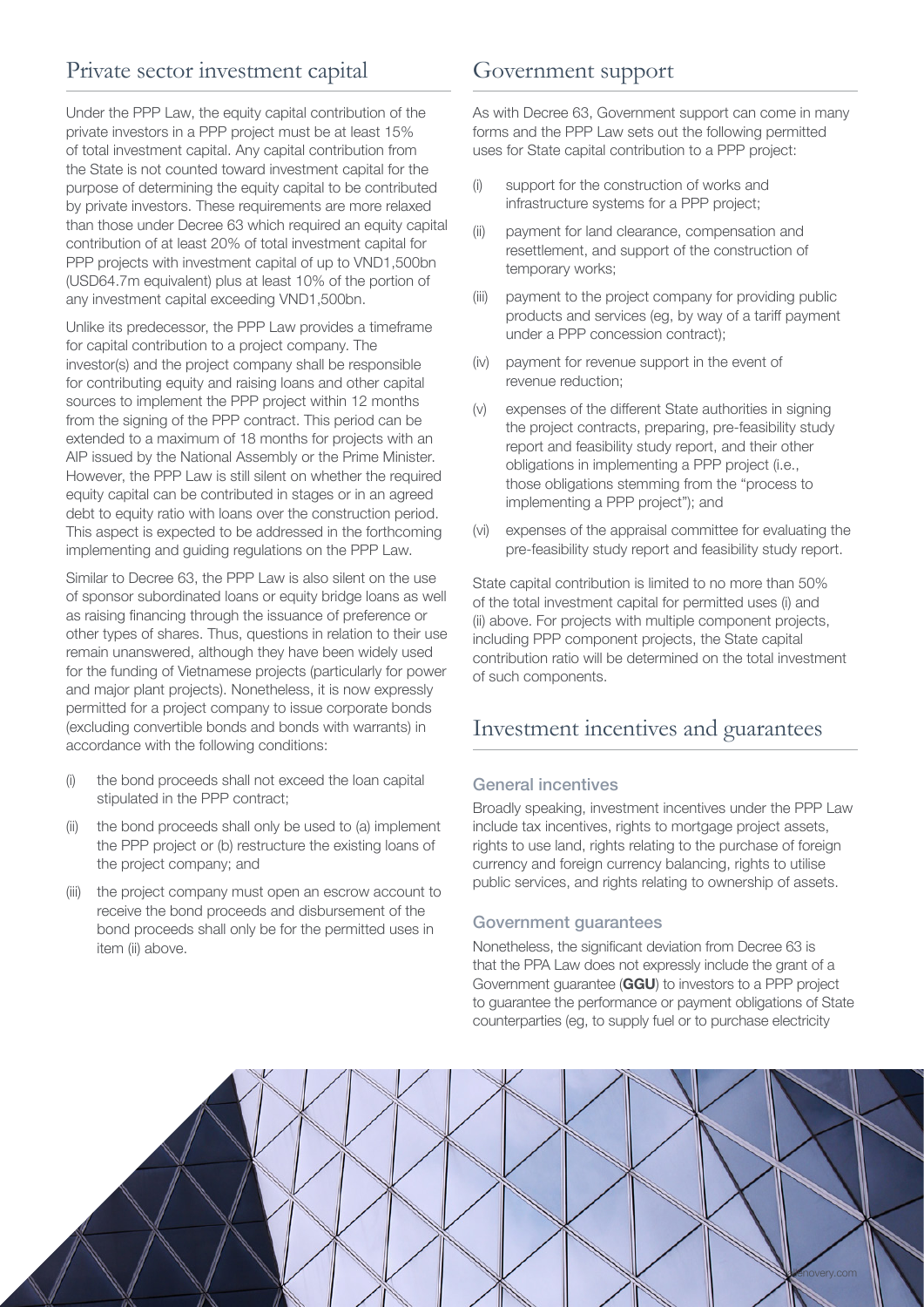from BOT or renewables power plants). It remains to be seen whether the Government will nevertheless continue to provide GGUs where it considers appropriate or whether lenders and investors will simply have to accept that there will no longer be a GGU in place for any PPP project.

#### Foreign currency availability guarantee

Although modified from Decree 63 and subject to certain regulatory criteria, the PPP Law continues to allow foreign currency guarantees and the Government will decide whether to apply policies ensuring the availability of foreign currency of up to 30% of the revenue in VND (after payment of operating costs in VND) of projects approved by the National Assembly and Prime Minister. This is effectively the same as what has been achieved in recent BOT power projects in Vietnam, although it remains to be seen whether the PPP Law or its implementing regulations will change how this 30% rule is applied.

#### Revenue sharing and support schemes

The PPP Law marks the first time a law in Vietnam allows the State to commit to revenue sharing and revenue support mechanisms with private investors. This could offer a major boost to PPP projects where the project is taking market or usership risk (eg, toll road or rail projects).

When actual annual project revenues reach more than 125% of the projected revenue in the base case financial plan set out in the PPP contract (the Financial Plan), the investors and project company shall share with the State half of the project revenues over and above the 125% level. Such revenue sharing shall be applied after the project company has adjusted the price, the usership or tolling fee and the term of the PPP contract, and the State Audit Office has audited the revenue amount subject to the revenue sharing mechanism.

When actual annual project revenues fall below 75% of projected revenue in the Financial Plan, subject to certain regulatory conditions, the State shall support the project by making up half of the revenue shortfall below the 75% level.

If applied, the revenue support mechanism shall be set out and approved under the AIP at the outset. While it is not clear how the project company will be entitled to adjust the price, fees and PPP contract term unilaterally, the concept of revenue support mechanisms should be seen as a significant positive step.

## Selection of investors

The PPP Law now integrates the process for investor selection whereas previously, the investor selection options were addressed under Vietnam's Law on Bidding. The PPP Law provides three methods of investor selection for PPP projects.

- (i) open tender.
- (ii) competitive negotiation if there are no more than three investors satisfying conditions for participating in the open tender; and

(iii) direct appointment – this is only permitted in limited cases: (a) projects falling in a Permitted Sector but which have elements relating to national defence, national security or which involve protection of State secrets, or (b) upon early termination of the relevant PPP contract, the State authority signing the PPP contract may work with lenders to the PPP project to find a replacement investor.

For projects in category (a) above, the relevant approving authority must obtain prior consent from the Prime Minister, having consulted with the Ministry of Defence and the Ministry of Public Security.

If there are special conditions relating to a particular PPP project, as a result of which the competent authorities are unable to select a suitable investor using the above methods, the Prime Minister may consider and decide another method for selection of investors.

It is now clear that even for a PPP project proposed by a developer, the selection process must be made either by way of open tender or competitive negotiation. Notably, if a developer proposes a PPP project, the developer must at least, among other things, prepare a pre-feasibility study report, obtain an AIP and prepare a feasibility study report before it can be considered as a potential investor of such project during the selection process which must follow. The PPP Law states that a developer having an approved proposal will have preferential treatment during the selection process, but it is unclear what type of preferential treatment will be available or how such preference will be applied. In the event that the proposing developer is not successful, its costs of preparing the pre-feasibility and feasibility study reports will be reimbursed by the selected investor.

## Transfer of interests in a project company

Similar to Decree 63, the PPP Law also imposes restrictions on the transfer of equity interest in the project company to third party investors prior to completion of construction of the PPP project.

The PPP Law nevertheless now allows that if the project company was established by a consortium, the investors may transfer their stakes in the project company among themselves; provided that, the owners' equity ratio is maintained such that the lead investor must contribute at least 30% and each remaining investor in the consortium must contribute at least 15% of the total owners' equity (or the equity capital contribution of the private investors) in the PPP project.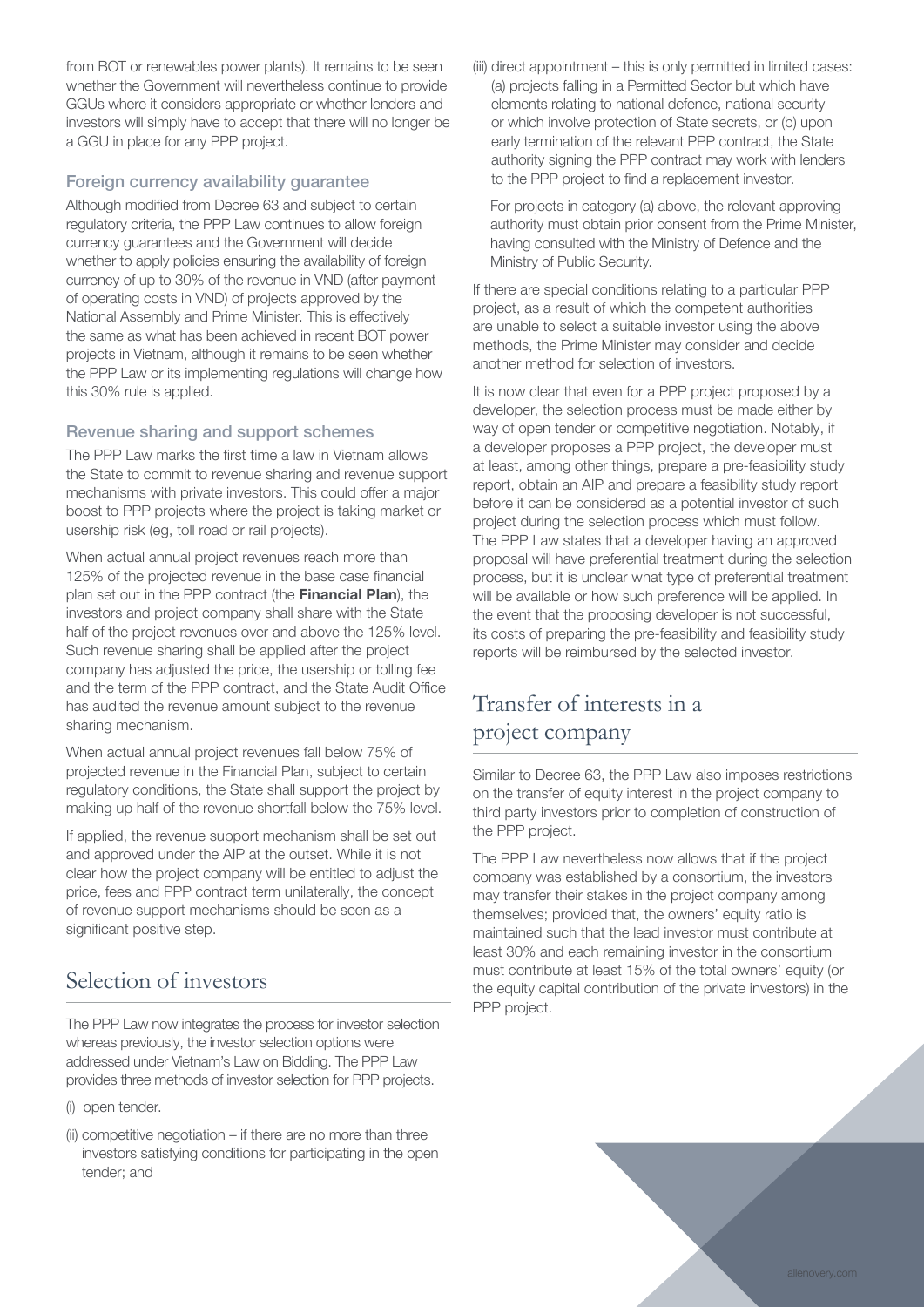#### Lenders' security

The PPP Law provides that a project company may grant security over its (i) assets, (ii) physical assets, (iii) rights under the PPP and other contracts for the development and operation of the project, and (iv) statutory land interests to the lending banks in accordance with regulations on land and civil matters. However, while it provides for the procedure to grant security over items  $(i) - (iii)$ , it is silent on the process to grant security over statutory land interests. As a result, security over land use rights will continue to be regulated by the Land Law of Vietnam which continues to impose restrictions on foreign lenders taking security over land use rights and immovable assets.

#### Lenders' step-in rights

The PPP Law removes reference to a step-in rights mechanism which allowed lending banks to preserve essential contracts entered into by the project company in the event of a default by such project company. Instead, the PPP Law stipulates that in the event of enforcement by lenders, the State authorities and lending banks may work together to select a new investor by direct appointment. However, the PPP Law does not legislate as to the time at which such agreement can be made (i.e., whether such agreement can be executed when the lending banks enter into loan and security documentation or whether they need to wait until the occurrence of an enforcement event to enter into an agreement with the governmental authority to select a new investor). This new mechanism represents an unwelcome departure from what Decree 63 allowed and, if applied strictly, may affect the ability of developers to raise limited recourse funding for a PPP project. In practice, we expect that international project lenders will continue to require direct agreements allowing for lenders' step-in and transfers to proposed replacement project companies and sponsors to be negotiated with key State counterparties, as has been done in the thermal power and other sectors.

## Amendments to a PPP contract

Under the PPP Law, a PPP contract can only be amended in those circumstances specifically contemplated and provided for in advance in the PPP contract itself and be considered by the contracting parties upon the occurrence of any of the following events:

- (a) force majeure or fundamental change in circumstances, change in relevant planning, policies or laws that 'seriously affect' the technical or financial plans of the project, prices and charges of public products and services supplied by the project company;
- (b) change in a contracting party to the PPP contract;
- (c) change in the term of the PPP contract; and
- (d) circumstances which fall within the authority of the contracting authority provided that such amendment does not result in any amendment to the AIP, which will bring more effective financial and/or socio‑economic benefits to the project.

It is not clear whether the events above create a specific right for the investor to amend a PPP contract, or whether any amendment remains subject to further consent between the contracting parties. Force majeure and change in law events are usually specifically provided for in a standard and internationally bankable PPP contract. Hopefully, this uncertainty will be resolved in the Template Contracts or further guiding decree. It also remains to be seen whether the guiding decree will provide any further clarification on the flexibility of the parties in amending the PPP contract in other events.

## Early termination rights

The PPP Law provides that a PPP project contract can only be terminated early in certain circumstances (including extended force majeure, national defence or national security reasons, insolvency, material breach by a party, or where there is a fundamental change in circumstances as provided under the Civil Code). The PPP Law does not seem to provide for any flexibility for the parties to agree on any other termination events in the PPP contract, although this may be managed to the extent that the parties are able to negotiate what is defined as a material breach.

Early termination payments to investors are allowed only if such payments are due to national defence or national security reasons or if the contracting authority materially breaches the PPP contract. However, there is no further detail on how such early termination payments might be calculated. This will be a significant issue if early termination payments are not allowed for prolonged natural and political force majeure events, as they have been in the past in BOT power concession contracts in Vietnam. This will need to be addressed in the Template Contracts and negotiation on individual PPP projects.

## The choice of foreign governing law for concession contracts is no longer permitted

The choice of foreign law as the governing law in PPP project contracts and documents to which the State is a party is no longer permitted under the PPP Law. If there is any provision in the PPP contract relating to matters that have not been regulated by Vietnamese law, the parties may agree that foreign law will govern those specific terms and conditions, provided that such agreement shall not contradict the basic principles of Vietnamese law. At this time, the 'basic principles of Vietnamese law' are not clearly defined and it is very difficult to determine what may constitute 'basic principles of Vietnamese law'.